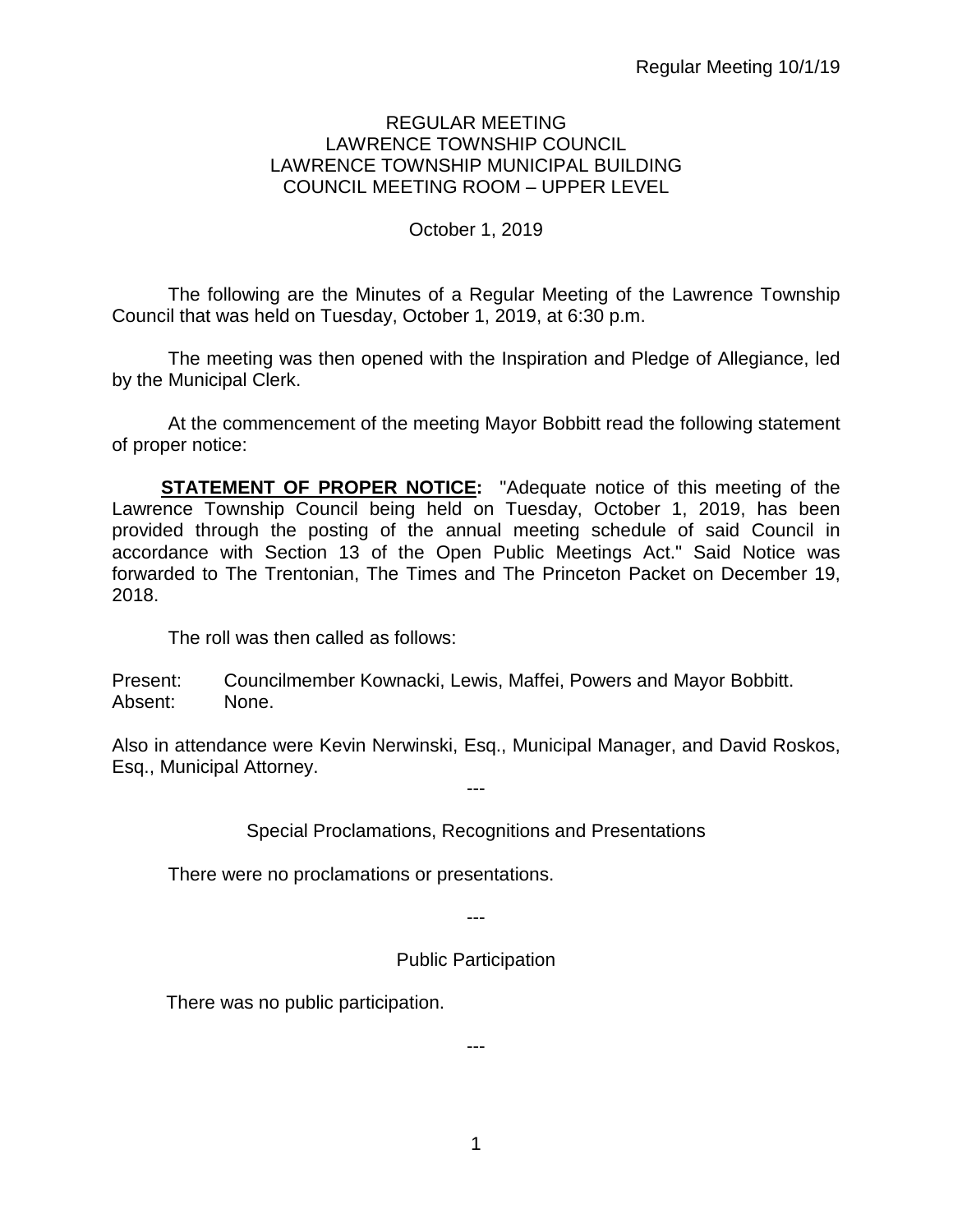# Review and Revisions of Agenda

 Mr. Nerwinski advised that he no longer needs a Closed Session to discuss labor negotiations. Mr. Roskos noted that he still needs an Executive Session to discuss items dealing with affordable housing.

---

# Adoption of Minutes

On a motion by Mr. Powers, seconded by Ms. Lewis, the Minutes of Closed Session Meeting of September 17, 2019 were approved on the following roll call vote:

Same was carried on the following roll call vote:

Ayes: Councilmembers Kownacki, Lewis, Maffei, Powers and Mayor Bobbitt. Absent: None. Nays: None.

---

## Awarding or Rejecting of Bids

On a motion by Ms. Lewis, seconded by Mr. Powers, Resolution (9-A), Authorizing a Contract to Rehabilitate E-17 Carver Place, was presented for adoption.

## Resolution No. 310-19

WHEREAS, on Wednesday, September 4, 2019, bids were received and publically opened for the rehabilitation of E-17 Carver Place; and

WHEREAS, one (1) bid was received and reviewed by the appropriate Township Officials; and

WHEREAS, the lowest responsible bidder was Windsor Guild, LLC who submitted a bid in the amount of \$24,900.00 to perform the tasks required in the rehabilitation; and

WHEREAS, in accordance with N.J.A.C. 5:50-14, a Certificate of Availability of Funds has been provided and the account to be charged is 9-19-56-853-299 (Affordable Housing Trust Fund); and

WHEREAS, Windsor Guild, LLC has performed satisfactorily; and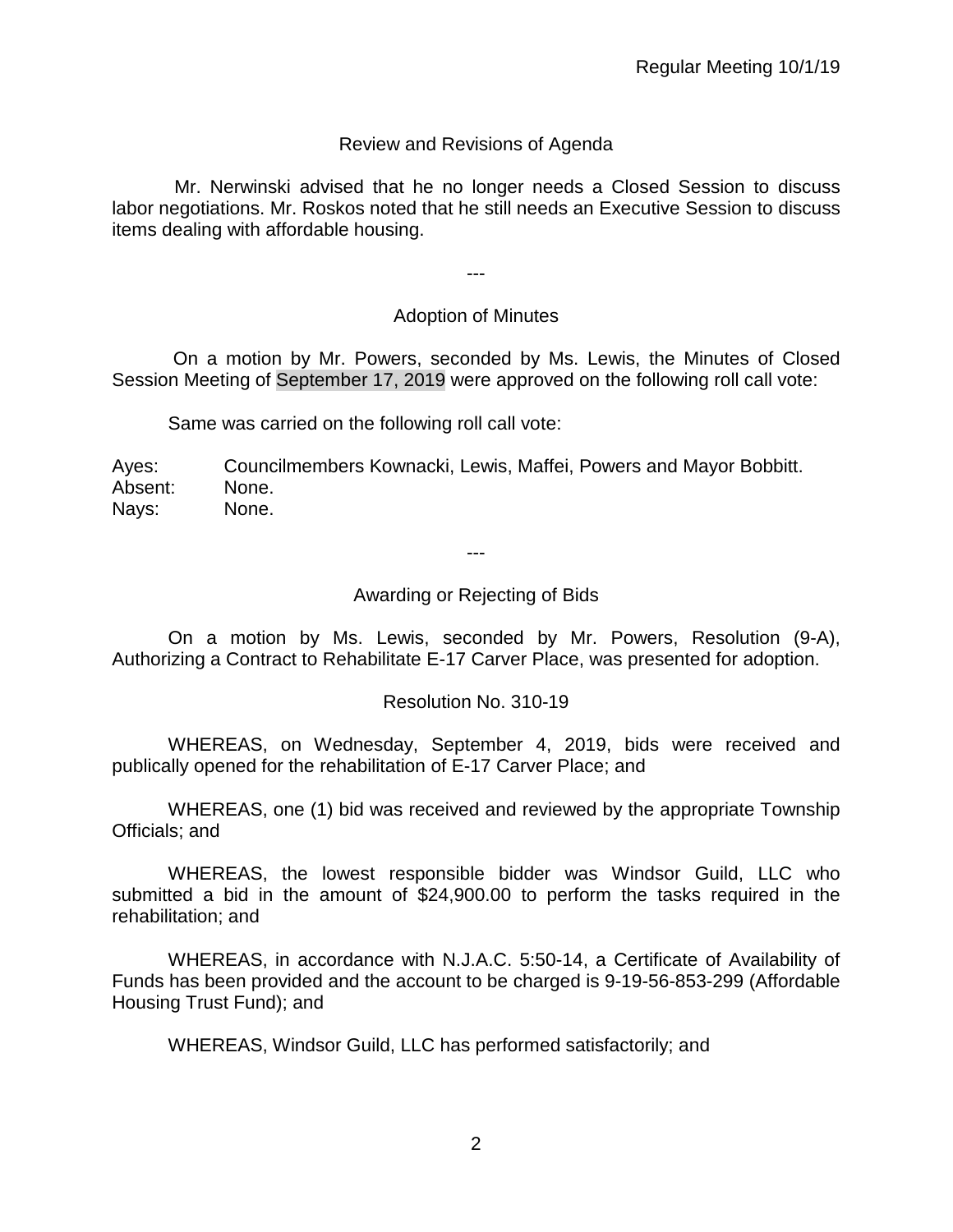WHEREAS, the owner of E-17 Carver Place has been deemed eligible to participate in the rehabilitation program;

NOW, THEREFORE, BE IT RESOLVED by the Township Council of the Township of Lawrence, County of Mercer, State of New Jersey, that pursuant to the recommendations of the Municipal Manager, the Mayor and the Municipal Clerk hereby authorize the acceptance of the bid and the execution of a contract with Windsor Guild, LLC, P. O. Box 4, Windsor NJ 08561 in the amount of \$24,900.00 for the purpose of rehabilitating E-17 Carver Place.

BE IT FURTHER RESOLVED that the Municipal Manager is hereby authorized to draft the necessary agreement, subject to the approval of the Municipal Attorney as to form and content thereof.

Same was carried on the following roll call vote:

Ayes: Councilmembers Kownacki, Lewis, Maffei, Powers and Mayor Bobbitt. Absent: None.

~~~

On a motion by Ms. Lewis, seconded by Mr. Powers, Resolution (9-B), Authorizing a Contract to Rehabilitate 710 Eagles Chase Drive, was presented for adoption.

## Resolution No. 311-19

WHEREAS, on Wednesday, September 4, 2019, bids were received and publically opened for the rehabilitation of 710 Eagles Chase Drive; and

WHEREAS, one (1) bid was received and reviewed by the appropriate Township Officials; and

WHEREAS, the lowest responsible bidder was Windsor Guild, LLC who submitted a bid in the amount of \$19,300.00 to perform the tasks required in the rehabilitation; and

WHEREAS, in accordance with N.J.A.C. 5:50-14, a Certificate of Availability of Funds has been provided and the account to be charged is 9-19-56-853-299 (Affordable Housing Trust Fund); and

WHEREAS, Windsor Guild, LLC has performed satisfactorily; and

WHEREAS, the owner of 710 Eagles Chase Drive has been deemed eligible to participate in the rehabilitation program;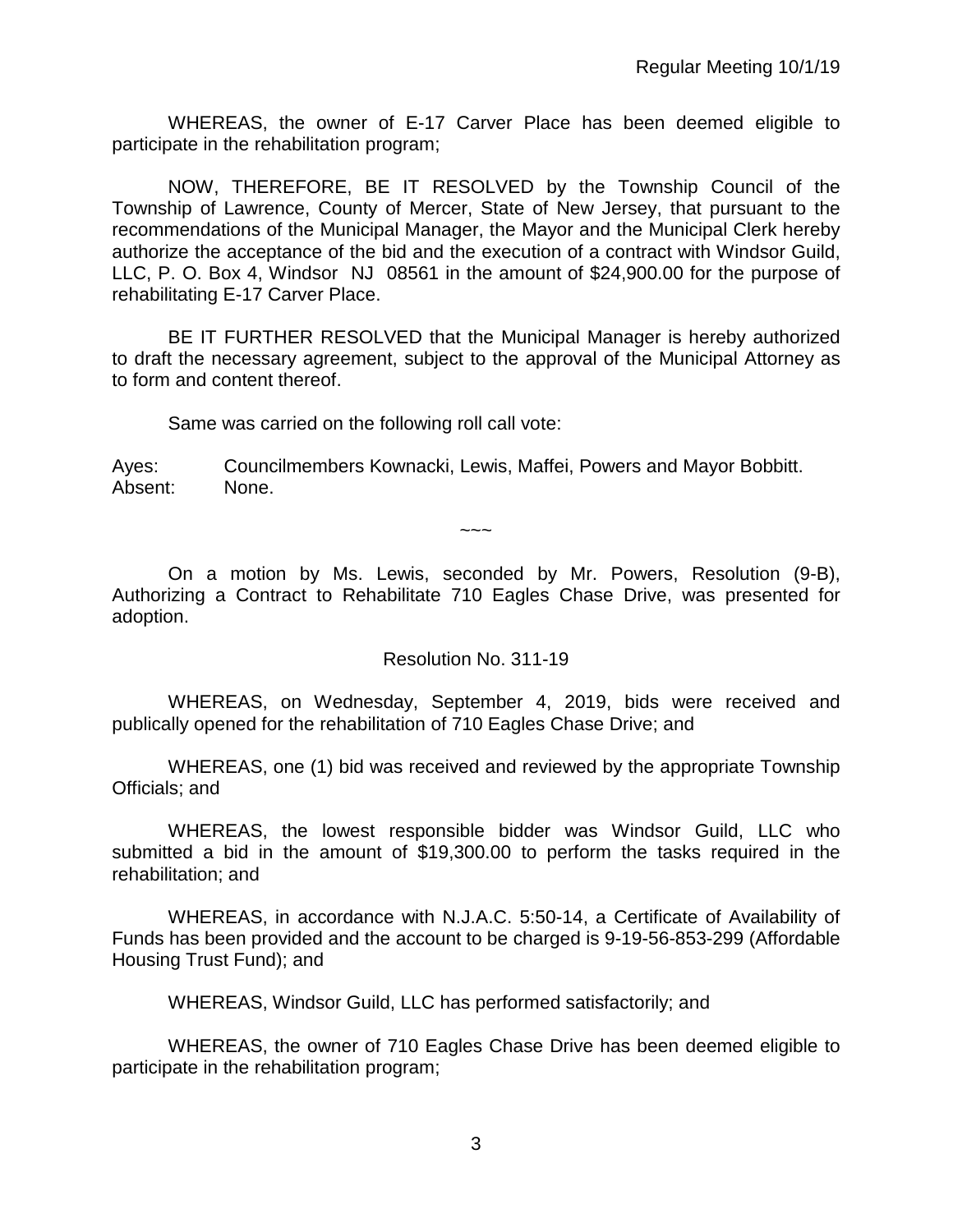NOW, THEREFORE, BE IT RESOLVED by the Township Council of the Township of Lawrence, County of Mercer, State of New Jersey, that pursuant to the recommendations of the Municipal Manager, the Mayor and the Municipal Clerk hereby authorize the acceptance of the bid and the execution of a contract with Windsor Guild, LLC, P. O. Box 4, Windsor NJ 08561 in the amount of \$19,300.00 for the purpose of rehabilitating 710 Eagles Chase Drive.

BE IT FURTHER RESOLVED that the Municipal Manager is hereby authorized to draft the necessary agreement, subject to the approval of the Municipal Attorney as to form and content thereof.

Same was carried on the following roll call vote:

Ayes: Councilmembers Kownacki, Lewis, Maffei, Powers and Mayor Bobbitt. Absent: None.

 $\sim\sim\sim$ 

On a motion by Ms. Lewis, seconded by Mr. Powers, Resolution (9-C), Authorizing a Contract to Rehabilitate 1 Roxboro Road, was presented for adoption.

## Resolution No. 312-19

WHEREAS, on Tuesday, September 17, 2019, bids were received and publically opened for the rehabilitation of 1 Roxboro Road; and

WHEREAS, two (2) bids were received and reviewed by the appropriate Township Officials; and

WHEREAS, the lowest responsible bidder was Silviu Nedelcu Painting & Remodeling that submitted a bid in the amount of \$21,775.00 to perform the tasks required in the rehabilitation; and

WHEREAS, in accordance with N.J.A.C. 5:50-14, a Certificate of Availability of Funds has been provided and the account to be charged is 9-19-56-853-299 (Affordable Housing Trust Fund); and

WHEREAS, Silviu Nedelcu Painting & Remodeling has performed satisfactorily; and

WHEREAS, the owner of 1 Roxboro Road has been deemed eligible to participate in the rehabilitation program;

NOW, THEREFORE, BE IT RESOLVED by the Township Council of the Township of Lawrence, County of Mercer, State of New Jersey, that pursuant to the recommendations of the Municipal Manager, the Mayor and the Municipal Clerk hereby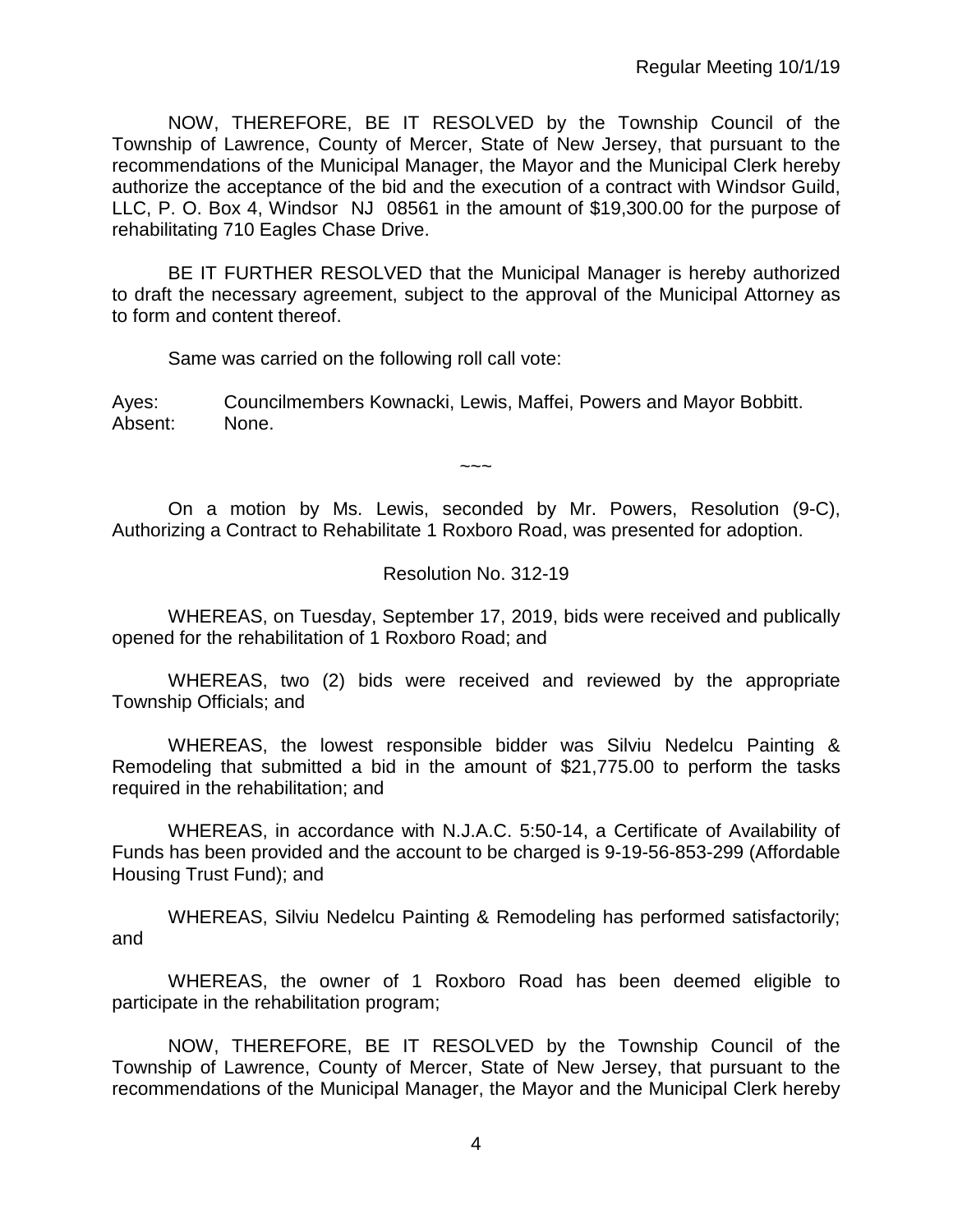authorize the acceptance of the bid and the execution of a contract with Silviu Nedelcu Painting & Remodeling, 4475 Route 27, Princeton NJ 08540 in the amount of \$21,775.00 for the purpose of rehabilitating 1 Roxboro Road.

BE IT FURTHER RESOLVED that the Municipal Manager is hereby authorized to draft the necessary agreement, subject to the approval of the Municipal Attorney as to form and content thereof.

Same was carried on the following roll call vote:

Ayes: Councilmembers Kownacki, Lewis, Maffei, Powers and Mayor Bobbitt. Absent: None.

---

## Introduction of Ordinances

There was no introduction of ordinances.

---

## Adoption of Ordinances

Mayor Bobbitt read by title, an ordinance entitled, "BOND ORDINANCE AMENDING BOND ORDINANCE NO. 2258-17 BY THE TOWNSHIP OF LAWRENCE, COUNTY OF MERCER, STATE OF NEW JERSEY IN ORDER TO REVISE THE DESCRIPTION OF THE IMPROVEMENT HEREIN"

Ordinance No. 2342-19

BOND ORDINANCE AMENDING VARIOUS BOND ORDINANCES BY THE TOWNSHIP OF LAWRENCE, COUNTY OF MERCER, STATE OF NEW JERSEY, IN ORDER TO REVISE THE DESCRIPTION OF THE IMPROVEMENT HEREIN

BE IT ORDAINED, by the Township Council of the Township of Lawrence, County of Mercer, State of New Jersey (not less than two-thirds of all members thereof affirmatively concurring) as follows:

### Section 1:

a. Section 3 (a) of Bond Ordinance 2258-17, finally adopted April 4, 2017, amended by Ordinance 2270-17, finally adopted July 18, 2017, amended by Ordinance 2271-17, finally adopted July 18, 2017, amended by Ordinance 2275-17, finally adopted September 19, 2017, amended by Ordinance 2290-18, finally adopted February 20, 2018 be and are hereby amended to add the following purposes:

Improvements of Municipal Buildings consisting of: "Police/Court Flooring Replacement…"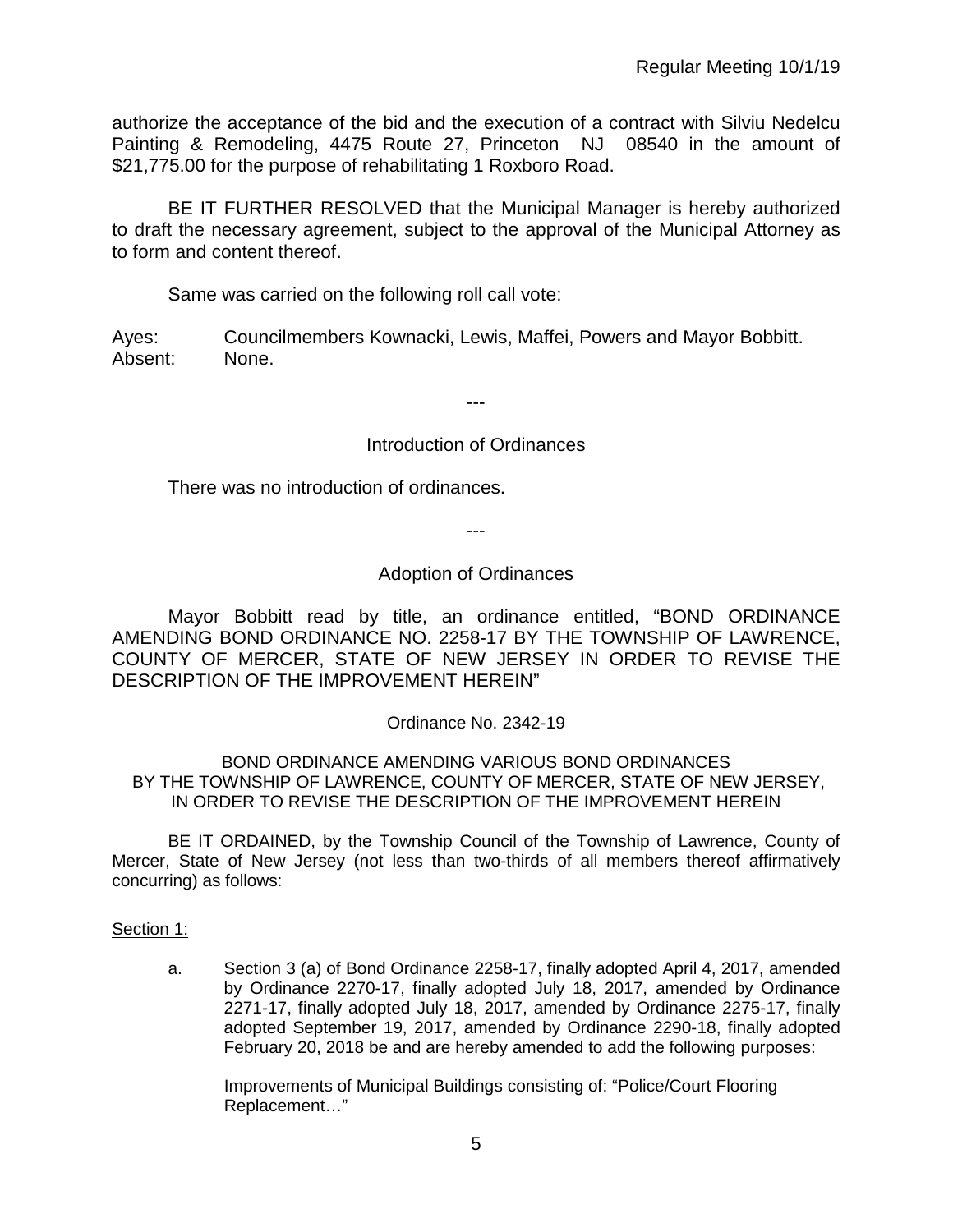Acquisition of Various Computer and Office Equipment consisting of: "Security Camera Upgrades and Monitoring".

#### Section 2:

The capital budget of the Township of Lawrence is hereby amended to conform with the provisions of this ordinance to the extent of inconsistency herewith. The resolution in the form promulgated by the Local Finance Board showing full detail of the amended capital budget and capital program as approved by the Director of Local Government Services is on file with the Clerk and is available there for inspection.

#### Section 3:

This amending bond ordinance shall take effect twenty (20) days after the first publication thereof after final adoption, as provided by the Local Bond Law.

| <b>COUNCIL</b>       | AYE | <b>NAY</b> | <b>PRESENT</b> | <b>ABSENT</b> | <b>ABSTAIN</b> | <b>MOVE</b> | <b>SECOND</b> |
|----------------------|-----|------------|----------------|---------------|----------------|-------------|---------------|
| Mr. Kownacki         |     |            |                |               |                |             |               |
| Ms. Lewis            | ,,  |            |                |               |                | n           |               |
| Dr. Maffei           |     |            |                |               |                |             |               |
| <b>Mr. Powers</b>    |     |            |                |               |                |             |               |
| <b>Mayor Bobbitt</b> |     |            |                |               |                |             |               |

Ordinance No. 2342-19 was introduced and approved on the following roll call vote:

Mayor Bobbitt read by title, an ordinance entitled, "AN ORDINANCE OF THE TOWNSHIP OF LAWRENCE, IN THE COUNTY OF MERCER, NEW JERSEY, PROVIDING FOR THE SPECIAL ASSESSMENT OF A PORTION OF THE COST RELATING TO LEAD SERVICE LINE REPLACEMENTS AND APPROVING THE EXECUTION OF A SHARED SERVICES AGREEMENT IN CONNECTION THEREWITH"

 $\sim\sim\sim$ 

Mr. Roskos explained that the Ordinance was introduced back in the summer and asked that it be held over because there were still some negotiations taking place between the City of Trenton and the State which are now concluded and that it is a good program for Lawrence Township residents in the sense that it will be a Special Assessment paid over 5 (five) years with a maximum cost of \$1000 as it would far exceed a \$1000 if the homeowner had to replace the lateral themselves without the special assessment providing for a portion of the cost. So, it is a good program in terms it is funded in part by the State for those individuals who are currently serviced by a lead lateral with a good lead residue which is positive news. He was also informed that Hamilton Township will be adopting their ordinance tonight and Ewing Township will be adopting their ordinance next week.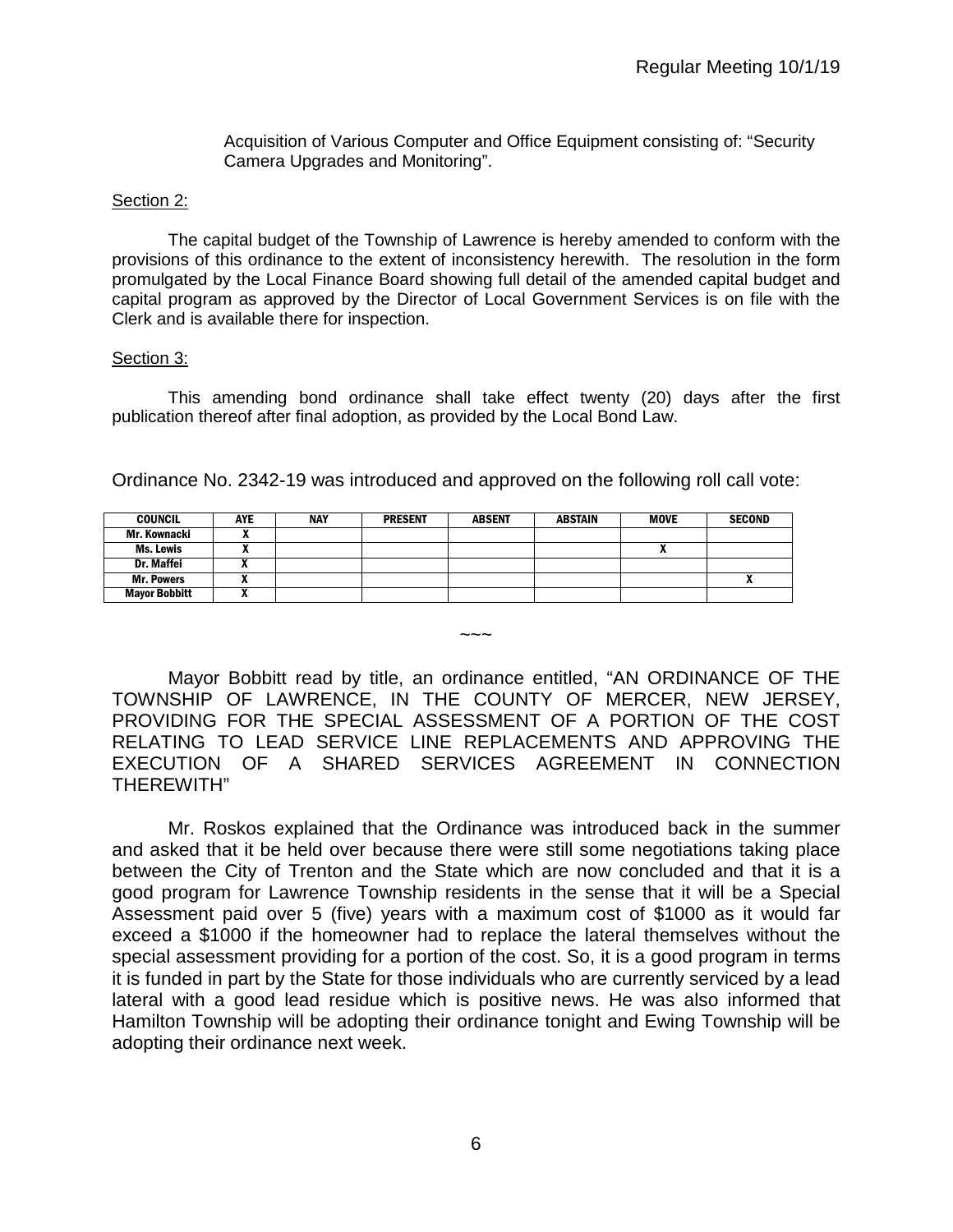Councilwoman Lewis inquired as to how residents can find out if they qualify and whether there is a list on Trenton Water Works website.

Mr. Nerwinski answered through Trenton Water Works site there is a way for customers to register and their information will be processed. And, if they have any questions they can also ask Trenton Water Works to come out to take a look at the lead line to see if it needs replacing. Also, he is a TWW customer and he went online and registered his information and has already received a confirmation email as to whether his lateral needs to be replaced.

Mr. P.J. Vinch, A-19 Carver Place, asked for clarification with regards to who is required to pay for the lateral above a \$1000. Mr. Roskos and Mr. Nerwinski explained the cost of the lateral is \$1000 per household. So, if it cost \$3000 to replace a customer's lateral the customer would only be required to pay a \$1000 under the Lead Service Program and the State/Trenton Water Works would pick up the rest. An exchange of dialogue ensued relative to where the lead lines begin and ends and who is responsible for the cost.

Ms. Patricia Connelly, 3 Irwin Place, advised that she received information regarding the Lead Service Program in the mail and it had the Municipal Clerk's name listed on the letter but when she called the Municipal Clerk's Office the staff had no knowledge of what she was talking about so they transferred over to the Municipal Manager's Office where she inquired as to why the Township sent the letter out that no one in the Clerk's Office was aware of and she also inquired about the exhibit that was referenced but not included with the letter. Mr. Nerwinski advised that the letter was sent out through Trenton Water Works as it is their public utility and program and Lawrence Township is one of four towns within the utility required to participate through this ordinance and that is why the staff in the Clerk's Office could not provide any information regarding the matter. A general discussion ensued relative to some of the dates in the letter being incorrect and the Municipal Clerk's Office being unaware of the information included in the letter required by law and how a homeowner can determine whether or not they have lead pipes.

Ordinance No. 2343-19 (previously introduced as Ordinance No. 2337-19)

AN ORDINANCE OF THE TOWNSHIP OF LAWRENCE, IN THE COUNTY OF MERCER, NEW JERSEY, PROVIDING FOR THE SPECIAL ASSESSMENT OF A PORTION OF THE COST RELATING TO LEAD SERVICE LINE REPLACEMENTS AND APPROVING THE EXECUTION OF A SHARED SERVICES AGREEMENT IN CONNECTION THEREWITH

**WHEREAS,** the City of Trenton (the "**City**") and the New Jersey Department of Environmental Protection (the "**DEP**") entered into that certain Administrative Consent Order, dated July 26, 2018 (the "**ACO**"); and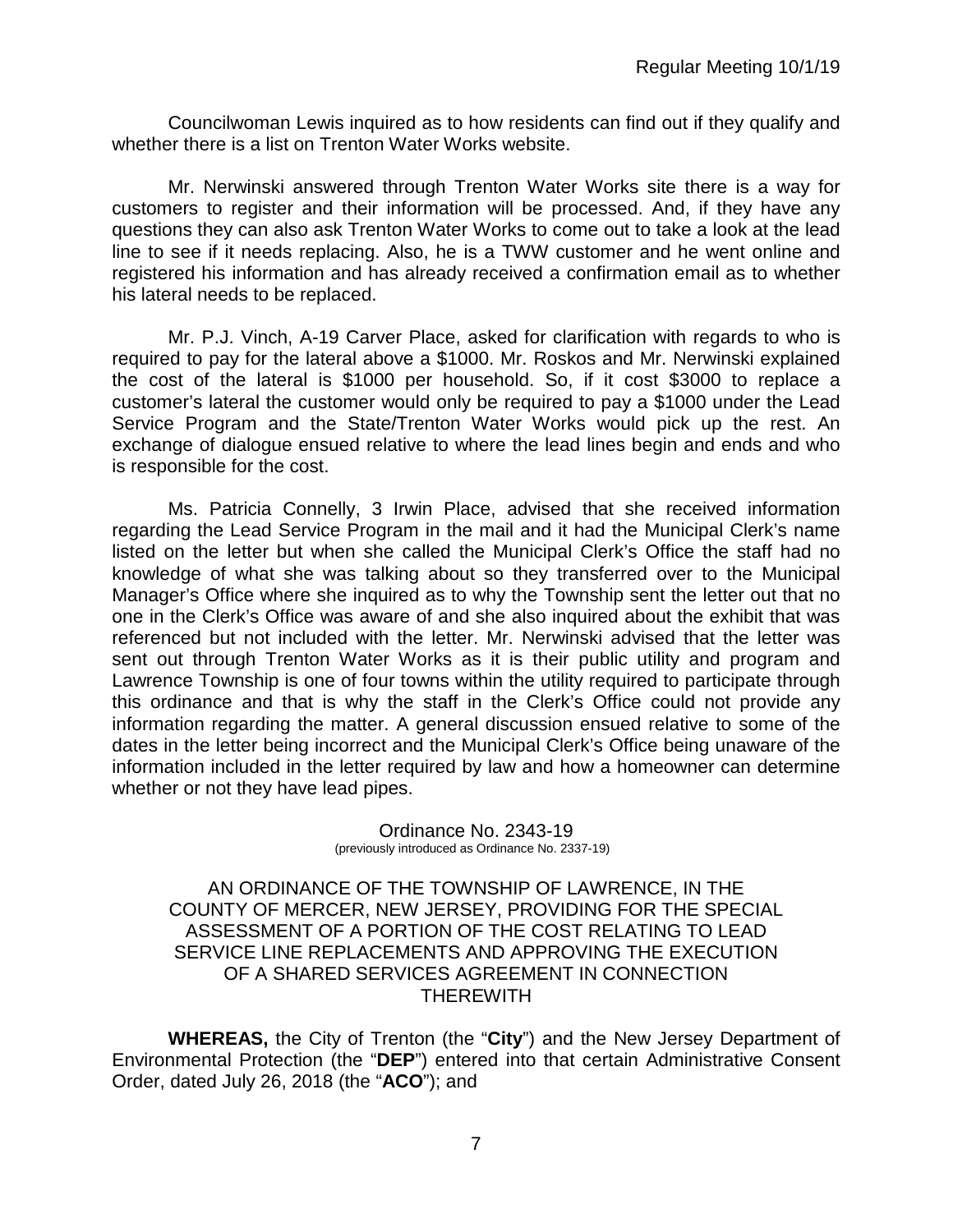**WHEREAS,** among other things, the ACO identifies the need for the City's water utility, Trenton Water Works ("**TWW**"), to replace lead-lined service lines connecting the TWW main water distribution system lines to the meters on the privately-owned properties within the system ("**LSLs**"), at a rate of 7% of the system every 6 months (the "**LSL Replacement Project**"); and

**WHEREAS,** this effort includes the City and 3 neighboring municipalities served by TWW, specifically the Township of Lawrence (the "**Township**"), and Ewing and Hamilton Townships (together, the "**Municipalities**"); and

**WHEREAS,** the County and Municipal Water Supply Act, *N.J.S.A.* 40A:31-1 *et seq.* (the "**Water Supply Act**"), specifically *N.J.S.A.* 40A:31-5, provides that "[o]ne or more local units . . . are authorized and empowered: a. . . . [t]o acquire, construct, improve, extend, enlarge or reconstruct and finance water supply facilities, and to operate, manage and control all or part of these facilities and all properties relating thereto"; and

**WHEREAS,** *N.J.S.A.* 40A:31-5 further provides that "[o]one or more local units . . . are authorized and empowered: b. . . . [t]o issue bonds of the local unit or units to pay all or part of the cost of the water supply facilities"; and

**WHEREAS,** the term "water supply facilities", as used in the Water Supply Act, includes:

The replacement of service connection to a publicly-owned water system, from the distribution main onto privately-owned real property and into the privately-owned structure, when used in reference to a project undertaken for the purpose of replacing lead-contaminated service connections, regardless of possible private service connection ownership, so long as the project is (1) an environmental infrastructure project . . . and (2) funded either by loans from the New Jersey Infrastructure Bank . . . or by loans issued through the Department of Environmental Protection.

*N.J.S.A.* 40A:31-3d; and

**WHEREAS,** the City has prepared and filed with the New Jersey Infrastructure Bank (the "**NJIB**") and the DEP a planning information document in connection with the replacement of all or a portion of 2,600  $\frac{3}{4}$  inch LSLs for properties served by TWW with copper lines (the "**LSL Replacement Project – Phase 1**"); and

**WHEREAS,** the Local and Other Improvements Law, *N.J.S.A*. 40:56-1, *et seq.*  (the "**Local Improvements Law**"), specifically *N.J.S.A.* 40:56-1, provides that "[a] local improvement is one, the cost of which, or a portion thereof, may be assessed upon the lands in the vicinity thereof benefitted thereby"; and

**WHEREAS,** *N.J.S.A.* 40:56-1(j)(1) provides that: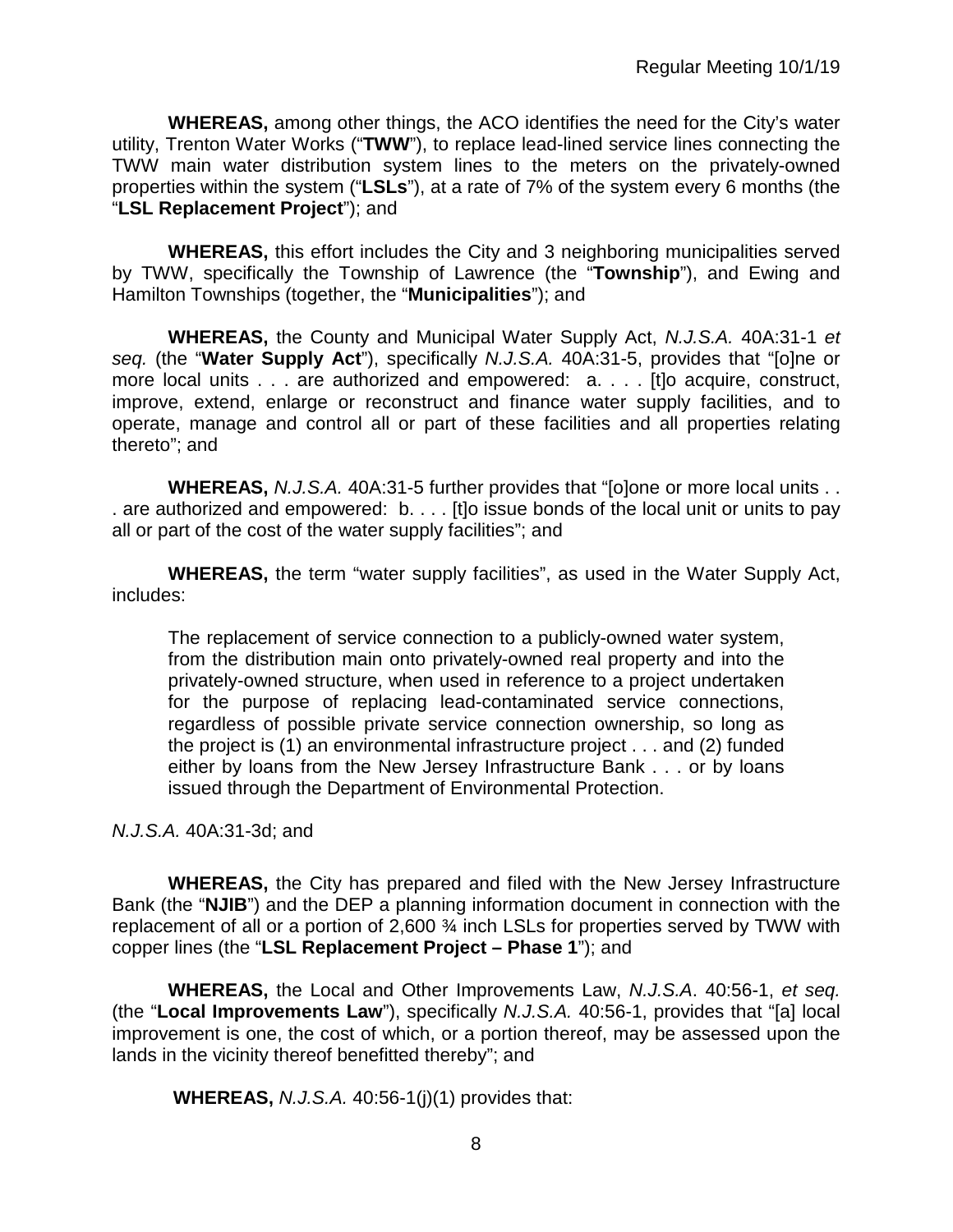The installation of a service connection to a system of water . . . owned by a municipality or otherwise including all such work as may be necessary for supplying water . . . to real estate for whose benefit such services are provided. This authorization includes, but shall not be limited to, the installation of service connections to a publicly-owned water system, from the distribution main onto privately-owned real property and into the privately-owned structure, for the purpose of replacing lead-contaminated service connections, regardless of possible private service connection ownership, so long as the project is (a) undertaken as an environmental infrastructure project . . . and (b) funded either by loans from the New Jersey Infrastructure Bank . . . or by loans issued through the Department of Environmental Protection; and

**WHEREAS,** thus, under the Water Supply Act, the City, the Township and the Municipalities may work together to undertake the LSL Replacement Project and finance such project using proceeds of bonds or notes from the NJIB, and under the Local Improvements Law, the City, the Township and the Municipalities may specially assess a portion of the costs thereof on properties specially benefitted thereby in the respective municipalities, including those in the Township more particularly described in **Exhibit A** hereto (the "**Township Benefitted Properties**" and each a "**Township Benefitted Property**"); and

**WHEREAS,** on February 13, 2019, the Local Finance Board ("**LFB**") approved financing, by the City through the NJIB, in an amount not to exceed \$15,000,000, in connection with the LSL Replacement Project – Phase 1; and

**WHEREAS,** on February 21, 2019, the governing body of the City adopted Ordinance No. 19-16, entitled "Bond Ordinance Providing for the Lead Service Line Replacement Program in the Trenton Water Works Service Area, by and in the City of Trenton, in the County of Mercer, State of New Jersey; Appropriating \$15,000,000 Therefor and Authorizing the Issuance of \$15,000,000 Bonds or Notes to Finance the Cost Thereof" (the "**LSL Bond Ordinance**"), providing for the LSL Replacement Project – Phase 1 in the area served by TWW and authorizing the issuance, by the City, of up to \$15,000,000 in general obligation bonds or notes to finance the cost thereof on behalf of the City, the Township and the Municipalities; and

**WHEREAS,** the City has awarded two contracts, totaling \$16,488,250, in connection with the LSL Replacement Project – Phase 1; and

**WHEREAS**, the Uniform Shared Services and Consolidation Act, *N.J.S.A*. 40A:65-1, *et seq*. (the "**Shared Services Act**"), authorizes local units of this State, including the City, the Township and the Municipalities, to enter into agreements (each a "**Shared Services Agreement**") with any other local unit or units for the joint provision within their several jurisdictions of any service which any party to the agreement is empowered to render within its own jurisdiction; and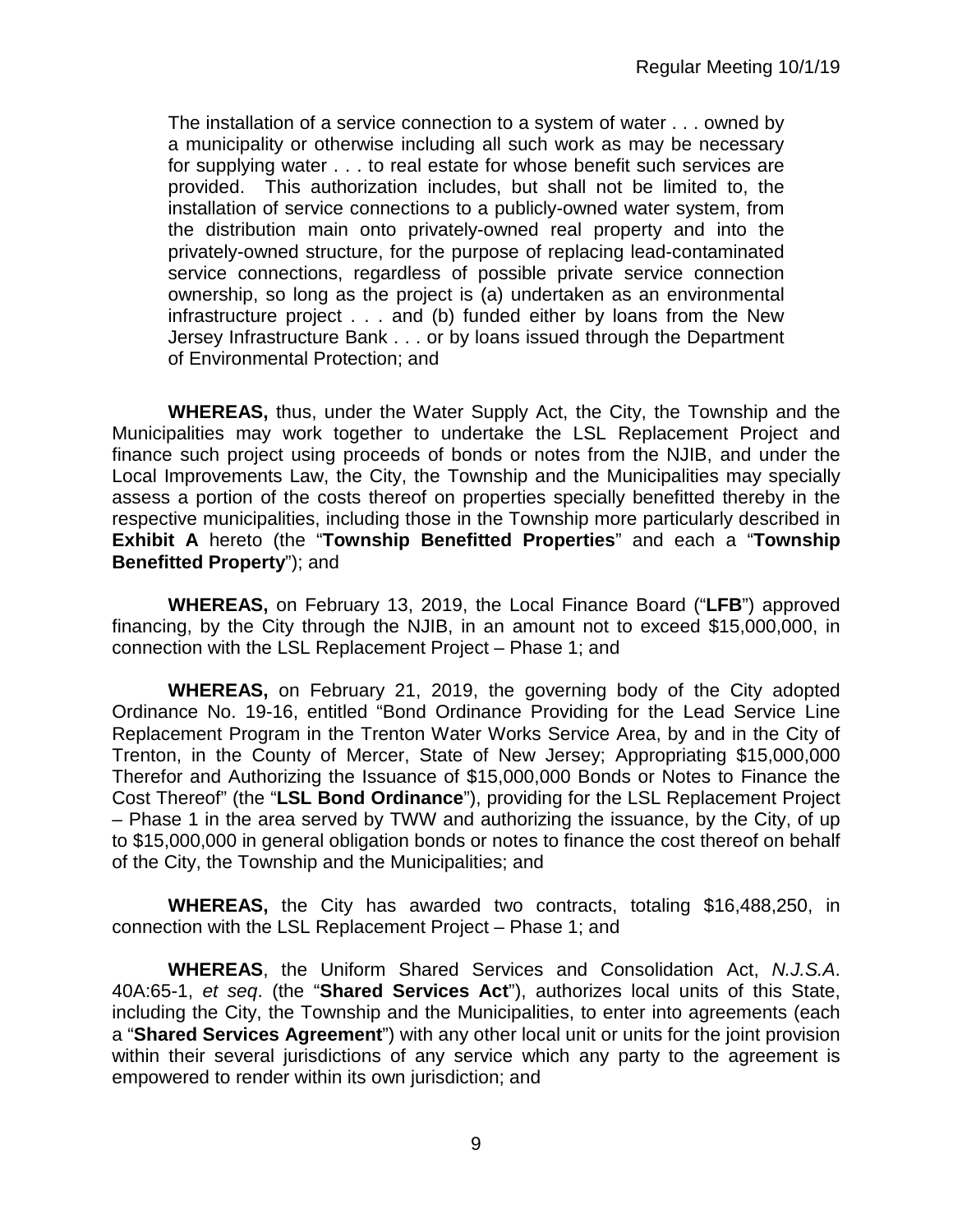**WHEREAS,** although the City intends to finance the costs of the LSL Replacement Project – Phase 1 pursuant to the LSL Bond Ordinance, including the portions of such project to be undertaken in the Township and the Municipalities, the City intends to enter into a Shared Services Agreement with the Township and each Municipality, pursuant to which (a) each such municipality will impose a special assessment on the Benefitted Properties located therein (the "**Special Assessment**") in an amount equal to the lesser of (i) the benefit conferred on the Municipality Benefitted Properties, (ii) \$1,000 per Benefitted Property and (iii) the costs of the LSL Replacement Project – Phase 1 net of any principal forgiven by the NJIB in connection with the NJIB Loan described herein, representing a portion of the costs associated with the portion of the LSL Replacement Project – Phase 1 applicable to the respective Benefitted Properties, to be collected by the City, and (b) the City will undertake the responsibility to enforce the collection of the Special Assessment payments from the owners of the Township Benefitted Properties and the Municipality Benefitted Properties (the "**Property Owners**"), if necessary; and

**WHEREAS,** the Township intends to conduct public outreach to determine which Property Owners identified in **Exhibit A** hereto desire to participate in the LSL Replacement Project and, thus, will be subject to the Special Assessment; and

**WHEREAS,** the Township now desires to impose the Special Assessment against the Township Benefitted Properties to recover a portion of the costs associated with the LSL Replacement Project - Phase 1.

## **NOW, THEREFORE, BE IT ORDAINED BY THE MAYOR AND TOWNSHIP COUNCIL OF THE TOWNSHIP OF LAWRENCE, IN THE COUNTY OF MERCER, NEW JERSEY**, **AS FOLLOWS:**

**Section 1.** The recitals hereof are incorporated by reference as it is set forth at length herein.

**Section 2.** The Township hereby makes and levies a special assessment against the Township Benefitted Properties. Such special assessment shall be made by the Township's tax assessor or, at the Township's option under the Shared Services Agreement, by the City's tax assessor, pursuant to N.J.S.A. 40:56-21, and levied in the manner provided by law. Such special assessment shall be as nearly as possible in proportion to and not in excess of the lesser of (i) the peculiar benefit, advantage or increase in value that the respective lots and parcels of real estate shall be deemed to receive by reason of the LSL Replacement Project – Phase 1; (ii) the costs allocable to a particular recipient property, as determined by the TWW and its professionals, including costs of advertising, financing, inspection and engineering, net of any principal forgiven by the NJIB in connection with the portion of the NJIB Loan applicable to the Township Benefitted Properties; or (iii) \$1,000 per Benefitted Property. After taking into account the amount of the principal forgiveness from the NJDEP in connection with the NJIB Loan, if any, the City will contribute the difference between (i) to the cost of such improvements and (ii) the lesser of (A) the peculiar benefit, advantage or increase in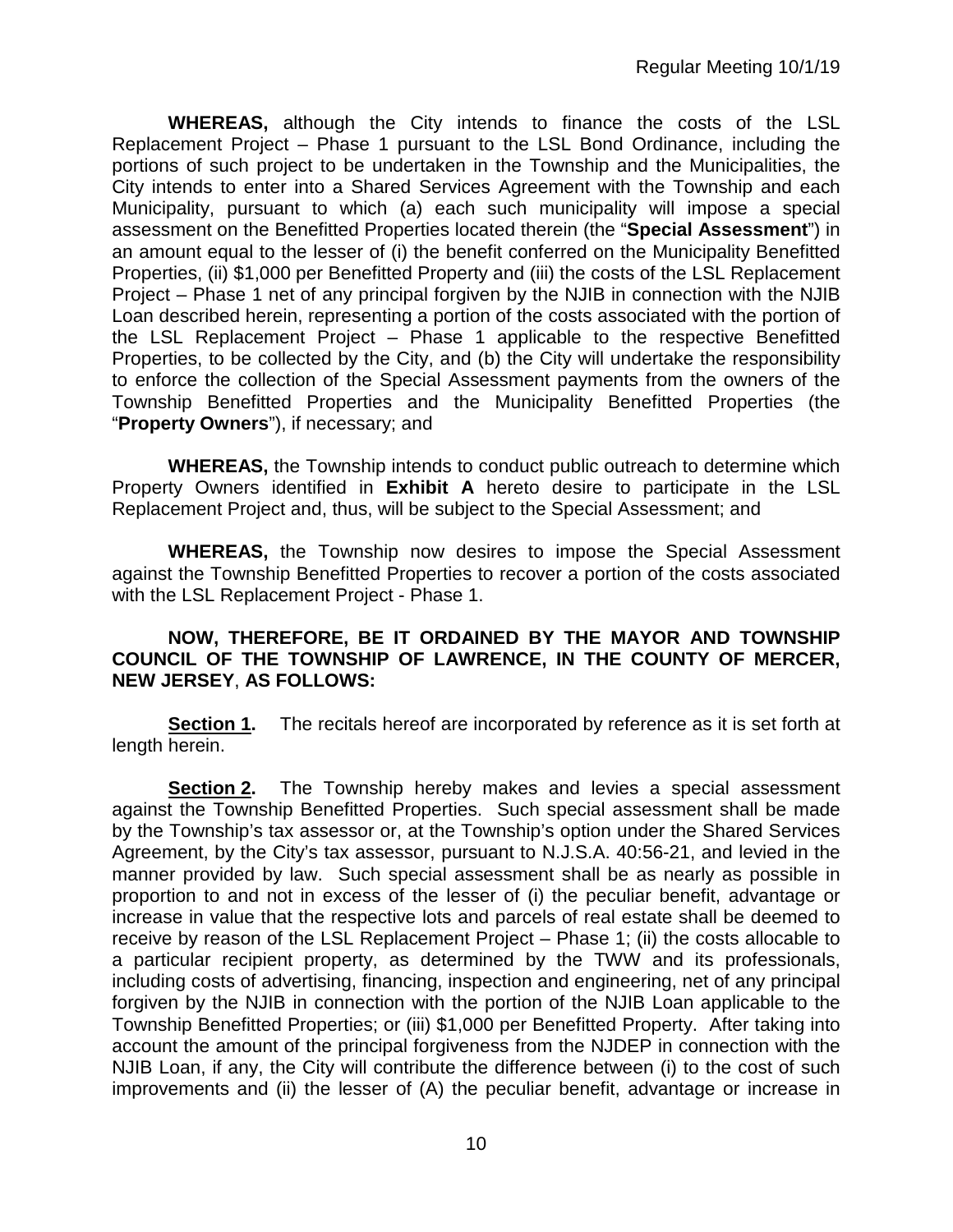value that the respective lots and parcels of real estate shall be deemed to receive by reason of the LSL Replacement Project – Phase 1 and (B) \$1,000 per Benefitted Property.

**Section 3.** Notice is hereby given to the owners of the Township Benefitted Properties that, at the time the LSL Replacement Project – Phase 1 has been completed, the Township intends to make and levy a special assessment, in the amount set forth in Section 2 hereof, on the parcels identified in **Exhibit A** hereto whose owners subsequently notify the Township they desire to participate in the LSL Replacement Project. The City will finance the balance of the costs associated with the LSL Replacement Project as described herein.

**Section 4.** The number of installments within which the Special Assessment is levied on the lots and parcels of real estate benefited by the improvement is twenty (20), it being intended that the assessment shall be payable in installments over five (5) years from the date of the payment of the first installment. The first of such installments shall be due and payable on the first February 1, May 1, August 1, and November 1 occurring after the confirmation of the assessment by the City, and each subsequent installment and interest, if any, shall be payable, on February 1, May 1, August 1, and November 1 of each year thereafter until paid in full. In case any such installment shall remain unpaid for thirty (30) days after the time it shall become due and payable, unless otherwise provided by subsequent resolution of the City Council pursuant to N.J.S.A. 40:56-35, the whole assessment or the balance thereof shall become and be immediately due and payable, shall draw interest at the rate imposed upon the arrearage of taxes in the City and shall be collected in the same manner as provided by law for other past-due assessments. Such assessment shall remain a lien upon the land described herein from the effective date of this ordinance until the assessment, with all installments and accrued interest thereon, shall be paid and satisfied. Notwithstanding anything herein to the contrary, the Township shall have the right to waive default as may be permitted by law. Any Property Owner shall have the right to pay the whole of any assessment or any balance of installments with accrued interest thereon, if any, at one time.

**Section 5.** Subject to the execution by the City and the Township of the Shared Services Agreement, the City is hereby authorized to undertake any such actions as may be necessary to enforce the collection of the Special Assessment imposed on such Township Benefitted Properties in accordance with the same procedure by which the City may enforce such payments on City Benefitted Properties under applicable law.

**Section 6.** The Mayor and Township Clerk are hereby authorized to execute and attest, as applicable, the Shared Services Agreement, in substantially the same form as that on file with the Township Clerk, together with such additions, deletions and modifications as deemed necessary by the Mayor upon consultation with the Township's legal counsel.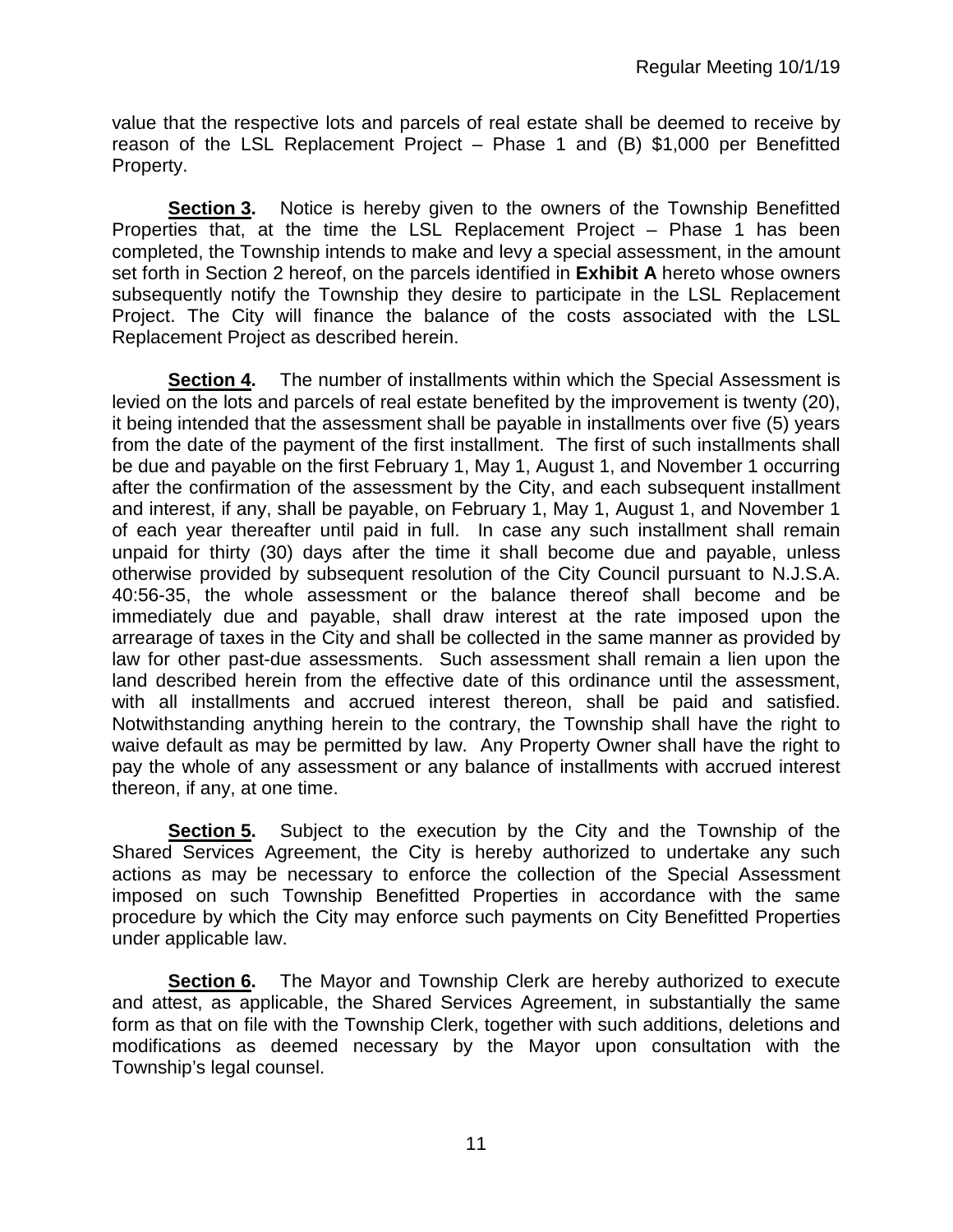**Section 7.** If any part(s) of this ordinance shall be deemed invalid, such part(s) shall be severed and the invalidity thereby shall not affect the remaining parts of this ordinance.

**Section 8.** This ordinance shall take effect twenty (20) days after the first publication thereof after final adoption.

Ordinance No. 2343-19 was introduced and approved on the following roll call vote:

| <b>COUNCIL</b>       | <b>AYE</b> | <b>NAY</b> | <b>PRESENT</b> | <b>ABSENT</b> | <b>ABSTAIN</b> | MOVE | <b>SECOND</b> |
|----------------------|------------|------------|----------------|---------------|----------------|------|---------------|
| Mr. Kownacki         |            |            |                |               |                |      |               |
| Ms. Lewis            |            |            |                |               |                |      |               |
| <b>Dr. Maffei</b>    |            |            |                |               |                |      |               |
| <b>Mr. Powers</b>    |            |            |                |               |                |      |               |
| <b>Mayor Bobbitt</b> |            |            |                |               |                |      |               |

## **Manager's Report –**

Mr. Nerwinski distributed copies of the 2019 Best Practices Checklist which he indicated the Township is required to respond to each year and that the questions they responded on the Checklist this year are totally new questions and asked that the Council look over the survey and let him know if they have any questions. He additionally indicated because the questions are new and carry no points they were able to whittle them down to one or two over the entire Survey and that the Survey is more of the State wanting information regarding the town and the Checklist is how they are required to provide that information.

---

Mr. Nerwinski reported that the  $3<sup>rd</sup>$  Annual Mayor's Cup is coming up which is a soccer game between Lawrence High School and Notre Dame High School and it will be taking place on October 5<sup>th</sup> at 3:30 p.m. at the Rider University Ben Cohen Field. He further reported that Lawrence Community Day is taking place the following day, October 6<sup>th</sup>, at Central Park instead of Village Park this year and they will be putting up a digital sign in front of the Town Hall advising residents of the change. Mr. Nerwinski stated they thought it was a good idea to start rotating the event in different areas of the Township to give residents a sense of what Lawrence has to offer throughout the township instead of one location.

Mr. Nerwinski advised that the Township hired a new fireman, Jaime Orochena, who started today and he is a really nice young man full of energy and excitement, and he thinks he is going to recharge the existing career force and that everybody is looking forward to having him come aboard, getting trained and up to date on everything.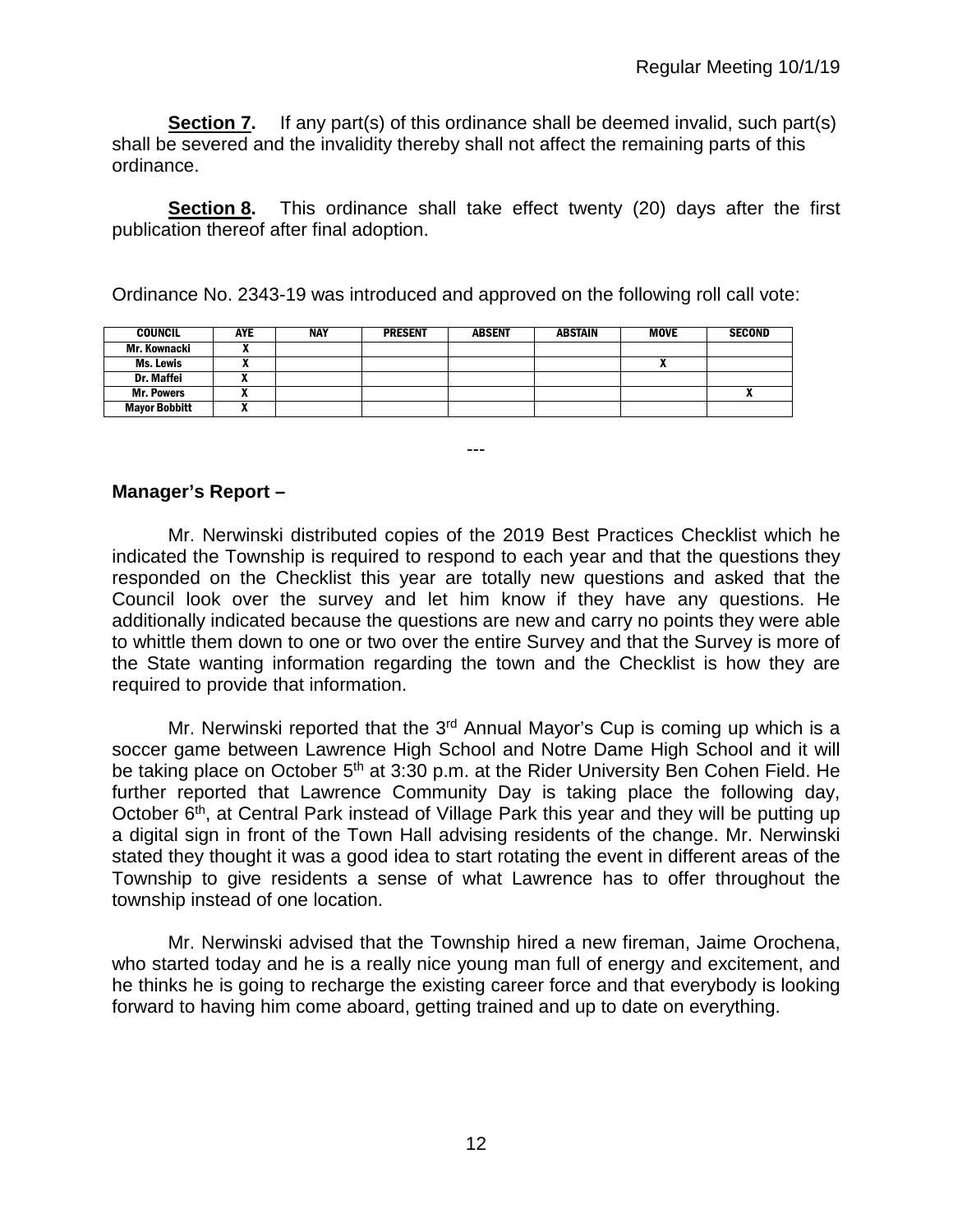Mr. Nerwinski reported that he attended a meeting today at New Jersey Department of Transportation relative to the longstanding matter concerning the residents of Long Acres who have appeared before the Council multiple times about a noise wall due to the increasing disturbance to the quiet enjoyment of their properties along I-295. They were able to orchestrate a meeting between Senator Turner and NJDOT Officials and the residents of that neighborhood who also attended the meeting and provided an amazing presentation setting forth the history of the struggle they have undertaken since1988 to get to this point of a sound barrier wall that was approved in 2005 to be built, designed and funded and thus far has not been built. Mr. Nerwinski indicated that it was a really good meeting; the DOT pledged that they are going to reevaluate and renew the residents request under today's standards and hopefully the measures taken will be positive for them.

Mr. Nerwinski stated that he received a proposal for a Fire Study from a consultant and as previously explained the Study is really for the purposes of exploring where Lawrence Township is in their firefighting program and how the volunteers and the careers are matching up in providing fire service to the Township as well as what improvements can be made and where the fire services will be in 5 years. So, as part of the process he has received the proposal and has had a conversation with the principals of the consulting firm, all highly qualified individuals, and he will report back to the Council at a later time with regard to whether or not he recommends proceeding with the study and advised that this matter has been the center of discussion for many years with money already being allocated a number of years ago; and, when he first started as the Manager he wanted to better understand the Township's fire services so he could have a better idea of what it entails and meaningfully participate in the study and he feels they are now at that point where they can do it and he is looking forward to the results.

~~~

### **Attorney's Report –**

There was no Attorney's report.

### **Clerk's Report –**

There was not Clerk's report.

---

---

### **Unfinished Business –**

There was no unfinished business.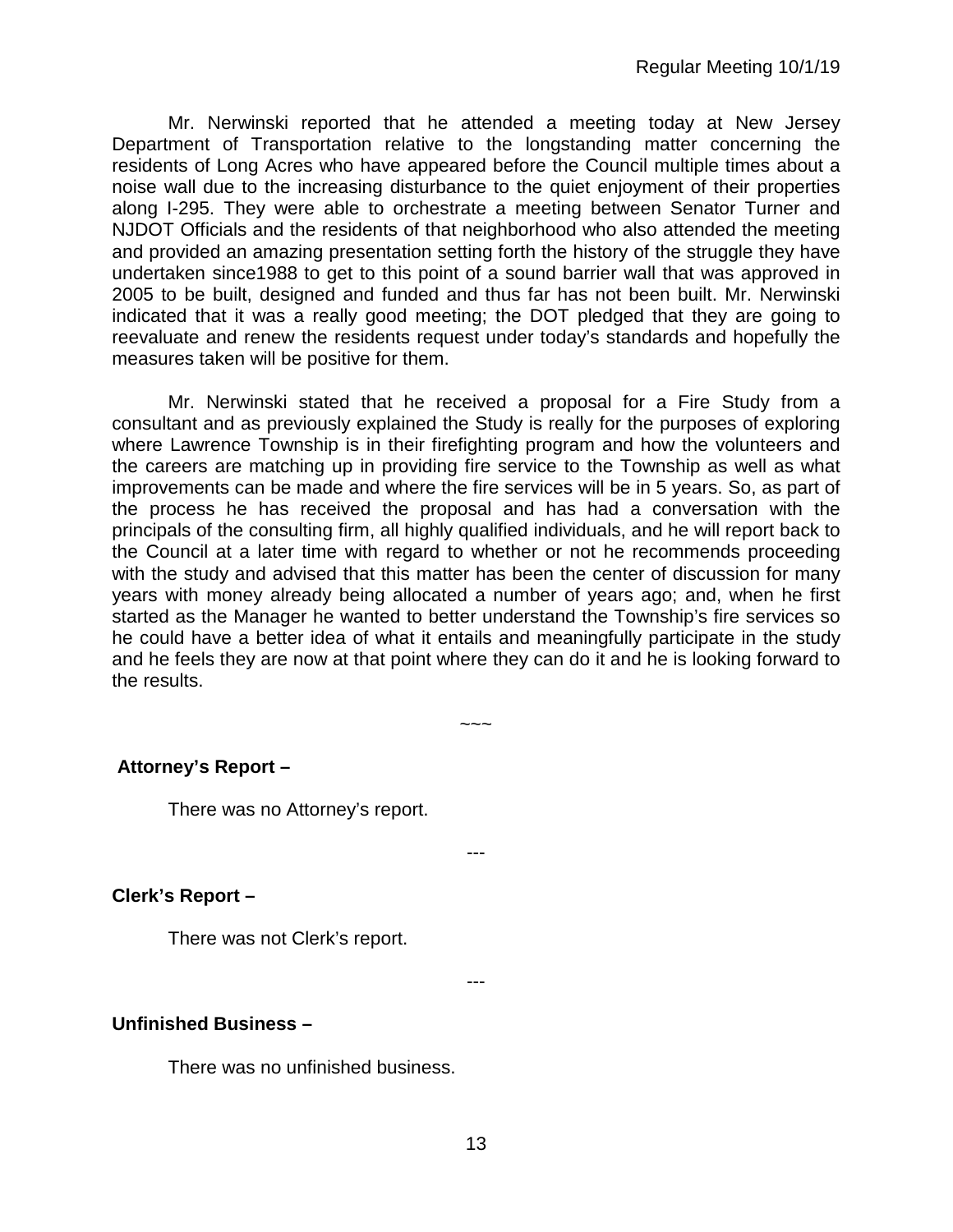## **New Business –**

There was no new business.

## **Public Participation (3-minute limitation per speaker)** –

*Ms. Patricia Connelly, 3 Irwin Place,* inquired about the Boil Water Advisory as it relates to the residents not being notified sooner given she had already showered, brushed her teeth and had her coffee before finding out there was a water advisory from an email she received from the people at work and questioned the reason for the delay in communication with this type of an emergency.

---

---

Mayor Bobbitt stated the Municipal Manager can provide more details regarding the matter but it is his understanding that the Boil Water Advisory came right around the time everyone was going off to work. Mr. Nerwinski went on to explain the series of events that started at approximately 6:15 a.m. with Trenton Water Works posting information on their website about the Boil Water Advisory. And, approximately 30 minutes later they contacted each Health Official from Ewing, Hamilton and Lawrence with the exception of Hopewell advising them about the boil water advisory, after which Lawrence Health Officer contacted the Chief of Police and other officials in the Police Department and they did a Reverse 911 System call notifying area residents of the situation and that Lawrence Township being guided by whatever information is provided to them at that time by Trenton Water Works and proceeded to discuss his concern with some of the deficiency in the timing as it relates to notifying the appropriate health officials and plans to correct the problem. He then requested that Ms. Connolly send an email to him and he would provide her with links to sign up for immediate access to information regarding Lawrence Township and Trenton Water Works.

*Mr. Nicholas Sferra, 116 Oaklyn Terrace,* stated he realizes that the Township and Trenton Waters Works are two separate entities but he is calling upon the Township to either legislate or lean on Trenton Water Works because when there is an issue with the quality of water he does not feel he should have to opt in to find out if the water is bad given the utility has his information on record and should be required to do a reverse call to their customers. And, he was glad to hear that all the schools were notified about the Boil Water Advisory and that the schools provided the students with bottled water but in the future maybe they could also notify the parents a little sooner.

Mr. Nerwinski advised that he will contact the School Superintendent tomorrow to discuss the issue and that Mr. Sferra is 100 percent correct with regards to Trenton Water Works non-communication during water emergencies and DEP applying more pressure to TWW to start work on communicating better with their customers. A general discussion ensued relative to the residents' lack of understanding with regards to Trenton Water Works being its own entity and the Township having no jurisdiction over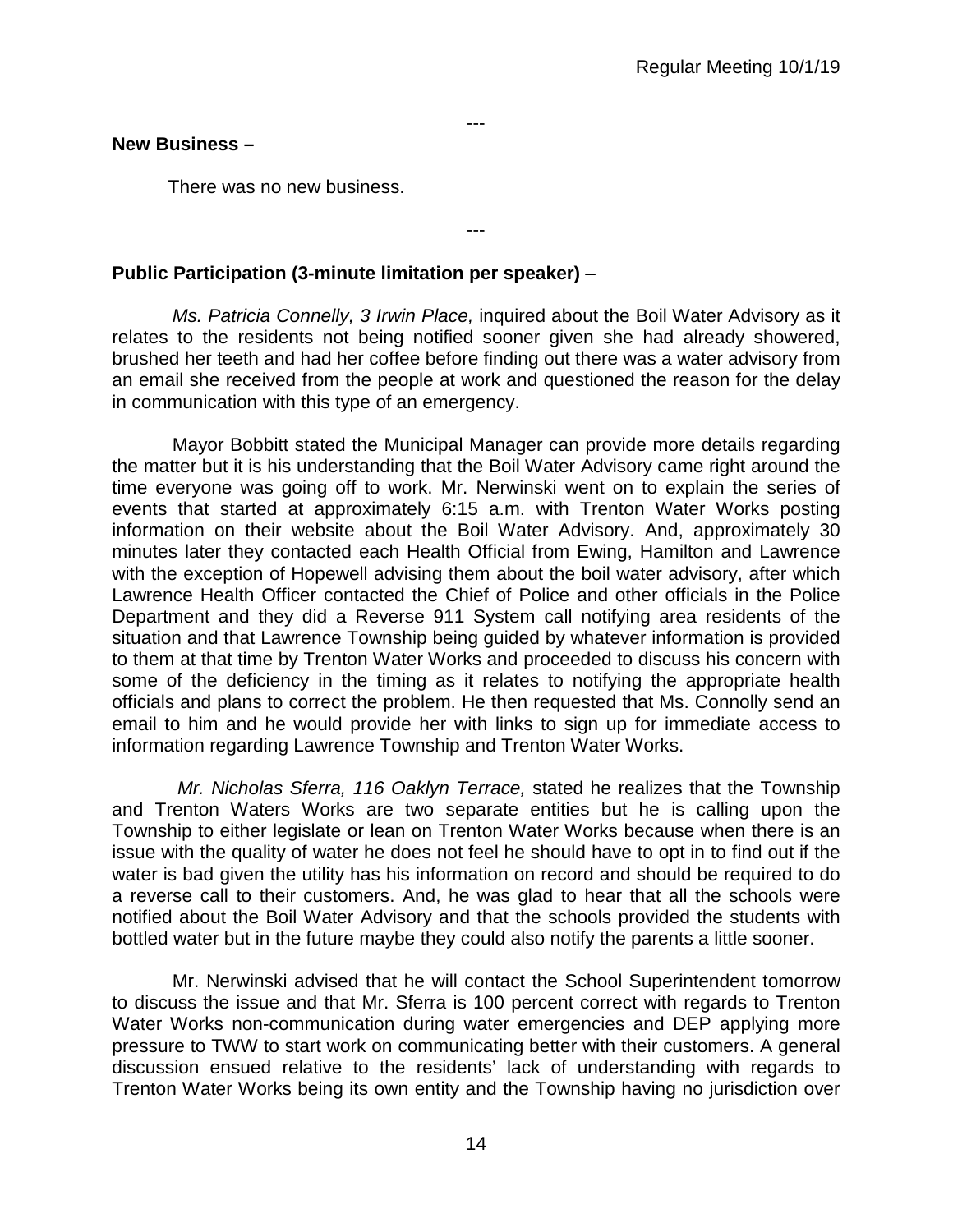their decision-making and Lawrence Township being one of their customers and notified in the same manner as the rest of their customers. Additional dialogue took place relative to TWW communication getting better under the new administration and school/government officials establishing better communication procedures for emergency situations.

## Resolutions

---

Resolution Nos. 313-19 (18-B.1) through 323-19 (18-H.4) were approved by the following roll call vote:

| <b>COUNCIL</b>       | <b>AYE</b> | <b>NAY</b> | <b>PRESENT</b> | <b>ABSENT</b> | <b>ABSTAIN</b> | <b>MOVE</b> | <b>SECOND</b> |
|----------------------|------------|------------|----------------|---------------|----------------|-------------|---------------|
| Mr. Kownacki         |            |            |                |               |                |             |               |
| <b>Ms. Lewis</b>     |            |            |                |               |                | n           |               |
| <b>Dr. Maffei</b>    |            |            |                |               |                |             |               |
| <b>Mr. Powers</b>    |            |            |                |               |                |             |               |
| <b>Mayor Bobbitt</b> |            |            |                |               |                |             |               |

Cited Resolutions are spread in their entirety in the Resolution Books of the Township of Lawrence.

---

**Council Initiatives/Liaison Reports –**

Councilman Kownacki reported that the 112<sup>th</sup> Field Artillery located right across the street from the park will be having an event the same day as Community Day, October  $6<sup>th</sup>$ , at the Museum from 10:00 a.m. to 4:00 p.m. where people can come and see the military paraphernalia and invited everyone to attend. He also reported that the new building will be done next spring for everyone to visit as well. Mayor Bobbitt noted it is a great place to go and learn a little bit of history about the New Jersey National Guard.

---

---

**Written Communications –**

A. 2018 Best Practices Submitted by Peter A. Kiriakatis, Chief Finance Officer – (Distributed and Discussed during the Manager's Report)